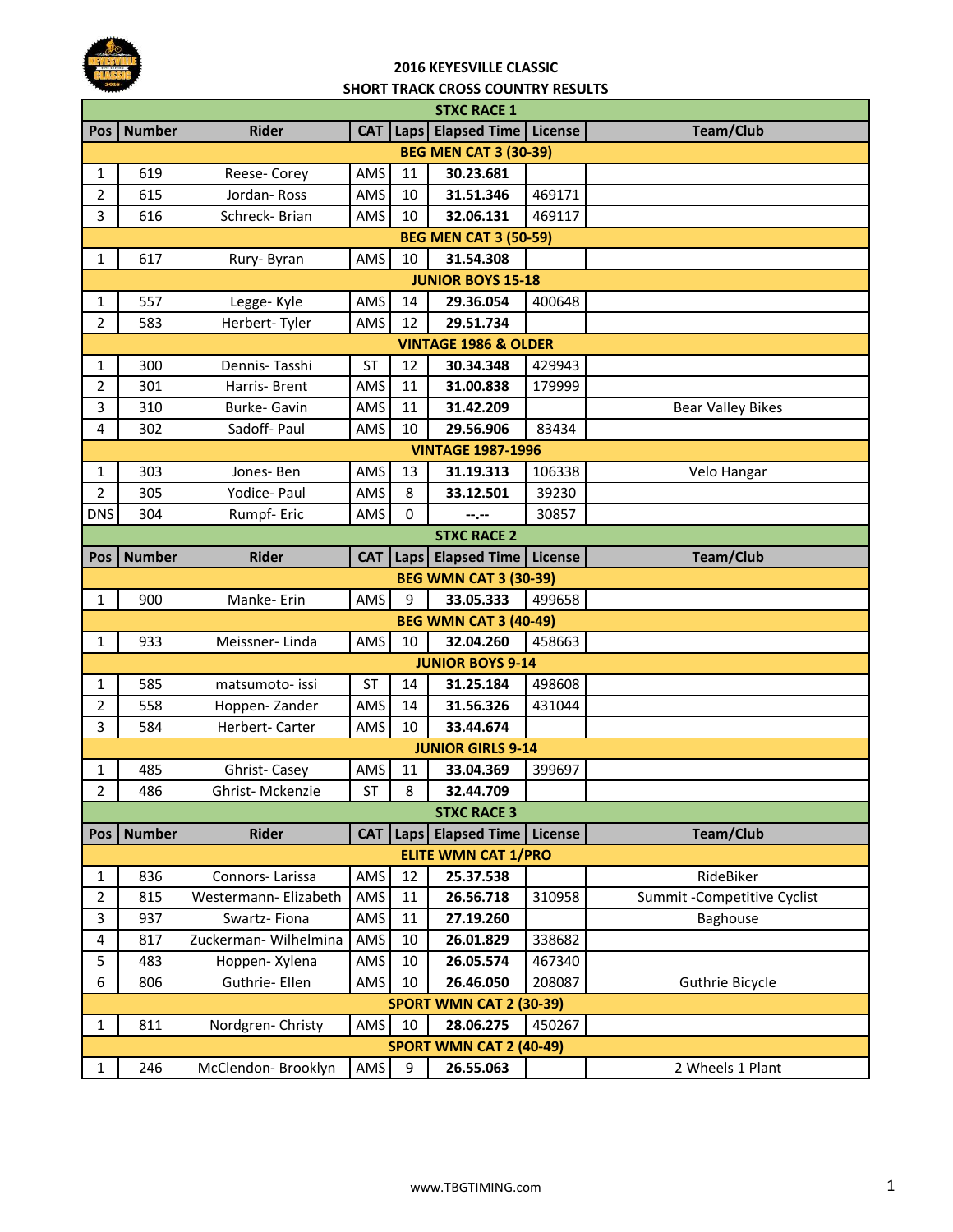

## **SHORT TRACK CROSS COUNTRY RESULTS 2016 KEYESVILLE CLASSIC**

| <b>STXC RACE 4</b>             |                |                         |            |      |                                |         |                                        |  |  |
|--------------------------------|----------------|-------------------------|------------|------|--------------------------------|---------|----------------------------------------|--|--|
| <b>Pos</b>                     | <b>Number</b>  | <b>Rider</b>            | <b>CAT</b> | Laps | <b>Elapsed Time</b>            | License | <b>Team/Club</b>                       |  |  |
| <b>SPORT MEN CAT 2 (19-29)</b> |                |                         |            |      |                                |         |                                        |  |  |
| 1                              | $\overline{2}$ | Call- Jeremy            | AMS        | 15   | 31.33.263                      | 488231  |                                        |  |  |
| $\overline{2}$                 | 33             | Filllemore- Christopher | AMS        | 15   | 32.28.955                      |         | Scott-Shimano                          |  |  |
| 3                              | $\overline{4}$ | Murphy-McCullen         | AMS        | 15   | 32.30.242                      | 499895  |                                        |  |  |
| 4                              | 3              | Meissner-Nicholas       | AMS        | 15   | 33.25.896                      | 202194  |                                        |  |  |
| 5                              | 41             | Storm-Brian             | AMS        | 15   | 33.45.505                      |         |                                        |  |  |
| 6                              | 5              | Westermann-Ryan         | AMS        | 14   | 34.02.289                      | 264321  | California Polytechnic-San Luis Obispo |  |  |
| <b>SPORT MEN CAT 2 (30-39)</b> |                |                         |            |      |                                |         |                                        |  |  |
| $\mathbf{1}$                   | 32             | Greenwood-Nathan        | AMS        | 15   | 33.06.044                      | 360144  | <b>Fig Mountain Brewing</b>            |  |  |
| $\overline{2}$                 | 24             | Stevenson-Clint         | AMS        | 14   | 32.38.945                      |         | <b>Accurate Trenching</b>              |  |  |
| 3                              | 6              | Garcia- israel          | AMS        | 13   | 32.20.362                      | 466251  |                                        |  |  |
| 4                              | 37             | Garcia-Jose             | AMS        | 13   | 32.40.094                      |         |                                        |  |  |
| 5                              | 35             | Zaninovich-Dominic      | AMS        | 13   | 33.59.221                      |         |                                        |  |  |
|                                |                |                         |            |      | <b>SPORT MEN CAT 2 (40-49)</b> |         |                                        |  |  |
| $\mathbf{1}$                   | 40             | Rich-Darrin             | <b>ST</b>  | 15   | 33.36.546                      |         |                                        |  |  |
| $\overline{2}$                 | 38             | Harper-Scott            | <b>AMS</b> | 15   | 34.02.022                      |         |                                        |  |  |
| 3                              | 31             | Natvig-Derek            | AMS        | 14   | 32.22.809                      |         | Rock n Road                            |  |  |
| 4                              | $\overline{7}$ | Imke-Glenn              | AMS        | 12   | 32.01.795                      | 280879  | <b>VBZ Cycling Team</b>                |  |  |
| <b>SPORT MEN CAT 2 (50-59)</b> |                |                         |            |      |                                |         |                                        |  |  |
| 1                              | 36             | Thompson-Matt           | AMS        | 14   | 31.50.104                      |         | <b>VBZ</b>                             |  |  |
| $\overline{2}$                 | 9              | Winney- Fred            | AMS        | 14   | 33.18.456                      | 87033   | <b>Team Citius</b>                     |  |  |
| 3                              | 42             | Walker- Greg            | <b>ST</b>  | 13   | 32.28.229                      |         | <b>VBZ</b>                             |  |  |
| 4                              | 8              | Welch-Leon              | <b>AMS</b> | 12   | 33.36.545                      | 37653   |                                        |  |  |
| <b>SS SPORT MEN CAT 2</b>      |                |                         |            |      |                                |         |                                        |  |  |
| $\mathbf{1}$                   | 288            | Dolowy- Joey            | AMS        | 13   | 33.44.220                      | 309834  | <b>Outer Circle</b>                    |  |  |
| $\overline{2}$                 | 25             | Mize- Chauncy           | AMS        | 12   | 32.03.650                      |         |                                        |  |  |